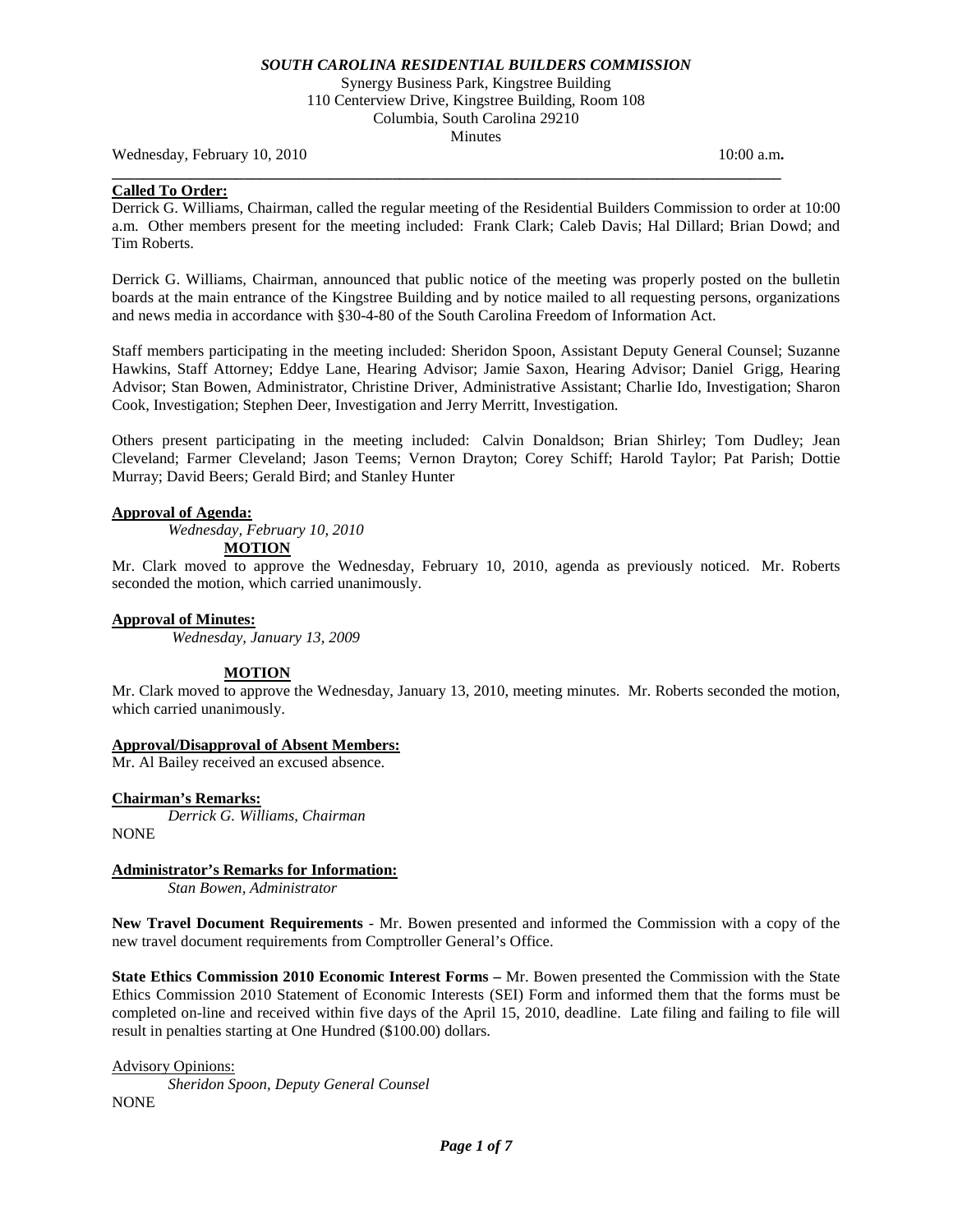Synergy Business Park, Kingstree Building 110 Centerview Drive, Kingstree Building, Room 108 Columbia, South Carolina 29210 **Minutes** 

**\_\_\_\_\_\_\_\_\_\_\_\_\_\_\_\_\_\_\_\_\_\_\_\_\_\_\_\_\_\_\_\_\_\_\_\_\_\_\_\_\_\_\_\_\_\_\_\_\_\_\_\_\_\_\_\_\_\_\_\_\_\_\_\_\_\_\_\_\_\_\_\_\_\_\_\_\_\_\_\_\_\_\_\_\_\_** 

Wednesday, February 10, 2010 10:00 a.m.

Legislative Update:

*Robert Selman* **NONE** 

# **Recommendations of IRC:**

**MOTION**

Mr. Roberts made a motion to approve the recommendations of the Investigative Review Committee. Mr. Dowd seconded the motion, which carried unanimously.

# **Recommendations of Guidelines:**

**MOTION**

Mr. Roberts made a motion to approve the recommendations of the Investigative Review Committee Guidelines. Mr. Clark seconded the motion, which carried unanimously.

### **Application Reviews:**

*Mr. Harold J. Taylor* The Commission held an Application Hearing regarding Mr. Harold Taylor.

# **MOTION:**

Mr. Davis made a motion to approve Mr. Taylor's Residential Specialty Contractors Registration and he shall obtain and continue to maintain during the practice authorization period a surety bond, acceptable to the Commission in the minimum amount of Five Thousand (\$5000.00) Dollars. Mr. Dillard seconded the motion, which carried with one nay vote.

*(This proceeding was recorded by a court reporter in order to produce a verbatim transcript if requested in accordance with the law.)*

### *Mr. Vernon N. Drayton*

The Commission held an Application Hearing regarding Mr. Vernon N. Drayton.

### **MOTION:**

Mr. Dowd made a motion to approve Mr. Drayton's Residential Specialty Contractors Registration and he shall obtain and continue to maintain during the practice authorization period a surety bond, acceptable to the Commission in the minimum amount of Five Thousand (\$5,000.00) Dollars. Mr. Davis seconded the motion, which carried with two nay votes.

*(This proceeding was recorded by a court reporter in order to produce a verbatim transcript if requested in accordance with the law.)*

### *Mr. Brian Shirley*

The Commission held an Application Hearing regarding Mr. Brian Shirley.

### **MOTION:**

Mr. Davis made a motion to grant Mr. Shirley permission to sit for the Residential Electrical Examination once he provides proof acceptable to the Commission that the judgment of One Thousand Five Hundred (\$1,500.00) Dollars has been rectified. Mr. Dillard seconded the motion, which carried with one nay vote.

### *(This proceeding was recorded by a court reporter in order to produce a verbatim transcript if requested in accordance with the law.)*

### *Mr. Corey Schiff*

The Commission held an Application Hearing regarding Mr. Corey Schiff.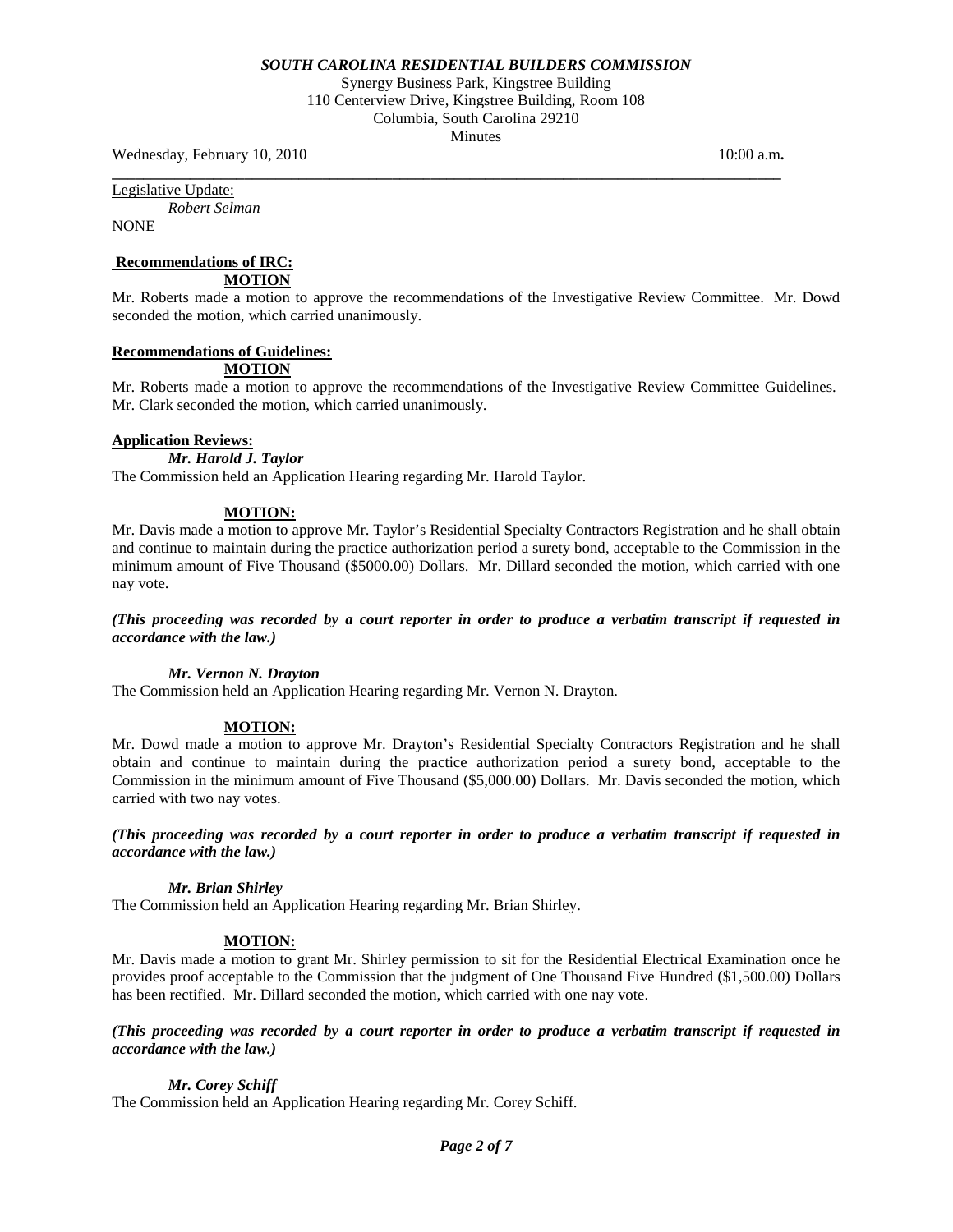Synergy Business Park, Kingstree Building 110 Centerview Drive, Kingstree Building, Room 108 Columbia, South Carolina 29210

**Minutes** 

**\_\_\_\_\_\_\_\_\_\_\_\_\_\_\_\_\_\_\_\_\_\_\_\_\_\_\_\_\_\_\_\_\_\_\_\_\_\_\_\_\_\_\_\_\_\_\_\_\_\_\_\_\_\_\_\_\_\_\_\_\_\_\_\_\_\_\_\_\_\_\_\_\_\_\_\_\_\_\_\_\_\_\_\_\_\_** 

Wednesday, February 10, 2010 10:00 a.m.

### **MOTION:**

Mr. Davis made a motion to approve Mr. Schiff's Residential Specialty Contractors Registration once he provides proof acceptable to the Commission that his child support obligations are current. Mr. Dillard seconded the motion, which carried unanimously.

#### *(This proceeding was recorded by a court reporter in order to produce a verbatim transcript if requested in accordance with the law.)*

*Mr. David S. Beers*

The Commission held an Application Hearing regarding Mr. David Beers.

### **MOTION:**

Mr. Roberts made a motion to approve Mr. Beers' Specialty Contractors Registration and he shall obtain and continue to maintain during the practice authorization period a surety bond, acceptable to the Commission in the minimum amount of Five Thousand (\$5,000.00) Dollars. Mr. Clark seconded the motion, which carried unanimously.

*(This proceeding was recorded by a court reporter in order to produce a verbatim transcript if requested in accordance with the law.)*

### **Approval of Hearing Officer's Recommendation for Citations:**

### *Mr. Stephen Cramer – Citation #1255*

The Commission held a Citation Hearing regarding Mr. Stephen Cramer.

### **MOTION:**

Mr. Dowd made a motion to approve the Hearing Officer's Recommendation for Citation against Mr. Stephen Cramer for citation #1255. Mr. Roberts seconded the motion, which carried unanimously.

### *(This proceeding was recorded by a court reporter in order to produce a verbatim transcript if requested in accordance with the law.)*

#### *Mr. Mark Hammerle – Citation #1254*

The Commission held a Citation Hearing regarding Mr. Mark Hammerle.

#### **MOTION:**

Mr. Davis made a motion to approve the Hearing Officer's Recommendation for Citation against Mr. Mark Hammerle for citation #1254. Mr. Dowd seconded the motion, which carried unanimously.

### *(This proceeding was recorded by a court reporter in order to produce a verbatim transcript if requested in accordance with the law.)*

#### *Mr. Jason Yodice – Citation #1087*

The Commission held a Citation Hearing regarding Mr. Jason Yodice.

### **MOTION:**

Mr. Davis made a motion to approve to Hearing Officer's Recommendation for Citation against Mr. Jason Yodice for citation #1087. Mr. Dowd seconded the motion, which carried unanimously.

*(This proceeding was recorded by a court reporter in order to produce a verbatim transcript if requested in accordance with the law.)*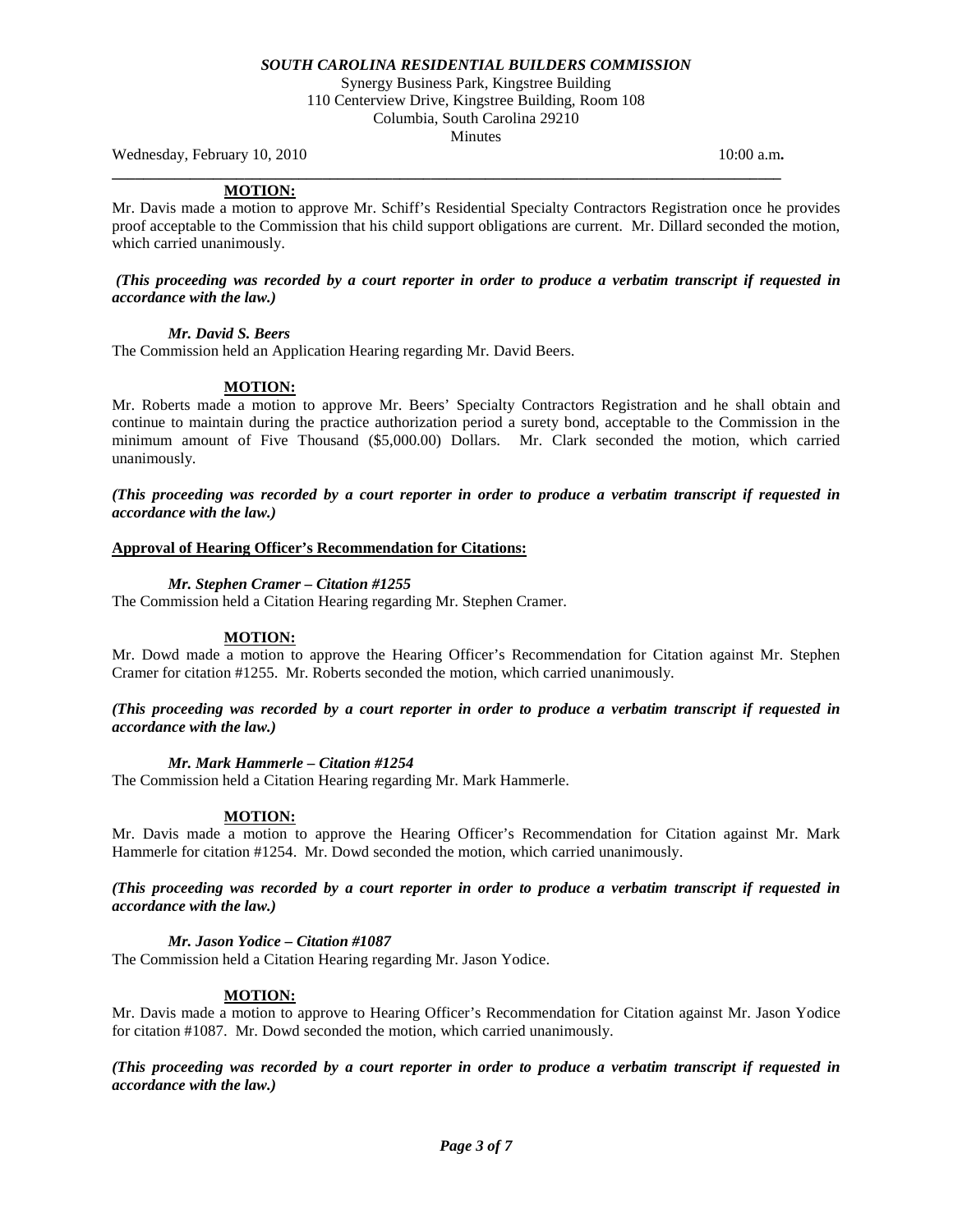Synergy Business Park, Kingstree Building

110 Centerview Drive, Kingstree Building, Room 108

Columbia, South Carolina 29210 **Minutes** 

**\_\_\_\_\_\_\_\_\_\_\_\_\_\_\_\_\_\_\_\_\_\_\_\_\_\_\_\_\_\_\_\_\_\_\_\_\_\_\_\_\_\_\_\_\_\_\_\_\_\_\_\_\_\_\_\_\_\_\_\_\_\_\_\_\_\_\_\_\_\_\_\_\_\_\_\_\_\_\_\_\_\_\_\_\_\_** 

Wednesday, February 10, 2010 10:00 a.m.

*Mr. Shawn Leddy – Citation #1088*

#### **MOTION:**

Mr. Roberts made a motion to approve Hearing Officer's Recommendation for Citation against Mr. Shawn Leddy for citation #1088. Mr. Clark seconded the motion, which carried unanimously.

*(This proceeding was recorded by a court reporter in order to produce a verbatim transcript if requested in accordance with the law.)*

#### *Mr. Jason Resnick – Citation #1049*

The Commission held a Citation Hearing regarding Mr. Jason Resnick.

#### **MOTION:**

Mr. Davis made a motion to approve the citation against Mr. Jason Resnick for citation #1049. Mr. Clark seconded the motion, which carried unanimously.

*(This proceeding was recorded by a court reporter in order to produce a verbatim transcript if requested in accordance with the law.)*

#### *Mr. Evan Therrell – Citation #2296*

The Commission held a Citation Hearing regarding Mr. Evan Therrell.

#### **MOTION:**

Mr. Roberts made a motion to approve the citation against Mr. Evan Therrell for citation #2296. Mr. Clark seconded the motion, which carried unanimously.

*(This proceeding was recorded by a court reporter in order to produce a verbatim transcript if requested in accordance with the law.)*

#### *Mr. Niles Clark, III – Citation #1015*

The Commission held a Citation Hearing regarding Mr. Niles Clark, III.

#### **MOTION:**

Mr. Davis made a motion to approve the citation against Mr. Niles Clark, III for citation #1015. Mr. Dillard seconded the motion, which carried unanimously.

*(This proceeding was recorded by a court reporter in order to produce a verbatim transcript if requested in accordance with the law.)*

*Mr. Bobby Craig – Citation #1282*

The Commission held a Citation Hearing regarding Mr. Bobby Craig.

#### **MOTION:**

Mr. Dowd made a motion to approve the citation against Mr. Bobby Craig for citation #1282. Mr. Roberts seconded the motion, which carried unanimously.

*(This proceeding was recorded by a court reporter in order to produce a verbatim transcript if requested in accordance with the law.)*

*Mr. Wade Peeples – Citation #1237* The Commission held a Citation Hearing regarding Mr. Wade Peeples.

#### **MOTION:**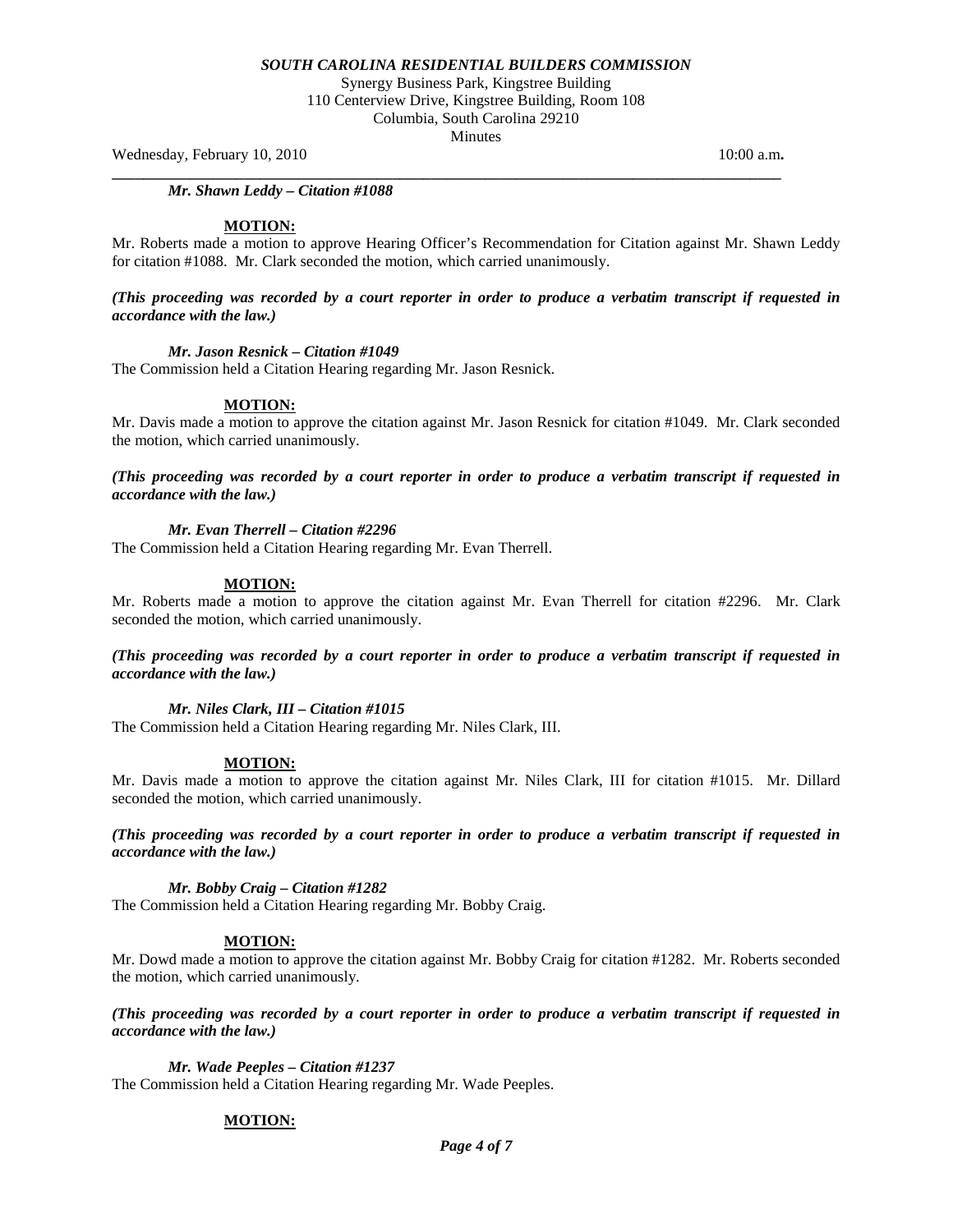Synergy Business Park, Kingstree Building

110 Centerview Drive, Kingstree Building, Room 108

Columbia, South Carolina 29210 **Minutes** 

Wednesday, February 10, 2010 10:00 a.m.

Mr. Roberts made a motion to approve the citation against Mr. Wade Peeples for citation #1237. Mr. Clark seconded the motion, which carried unanimously.

**\_\_\_\_\_\_\_\_\_\_\_\_\_\_\_\_\_\_\_\_\_\_\_\_\_\_\_\_\_\_\_\_\_\_\_\_\_\_\_\_\_\_\_\_\_\_\_\_\_\_\_\_\_\_\_\_\_\_\_\_\_\_\_\_\_\_\_\_\_\_\_\_\_\_\_\_\_\_\_\_\_\_\_\_\_\_** 

#### *(This proceeding was recorded by a court reporter in order to produce a verbatim transcript if requested in accordance with the law.)*

### *Mr. Mark Brody – Citation #1325*

The Commission held a Citation Hearing regarding Mr. Mark Brody.

### **MOTION:**

Mr. Davis made a motion to approve the citation against Mr. Mark Brody for citation #1325. Mr. Dowd seconded the motion, which carried unanimously.

*(This proceeding was recorded by a court reporter in order to produce a verbatim transcript if requested in accordance with the law.)*

#### **Reconsideration of Commission Order:**

*Mr. Gerald Bird* The Commission held a Reconsideration of Commission Order Hearing regarding Mr. Gerald Bird.

### **MOTION:**

Mr. Davis made a motion, to deny Mr. Bird's request for reconsideration. Mr. Dillard seconded the motion, which carried unanimously.

*(This proceeding was recorded by a court reporter in order to produce a verbatim transcript if requested in accordance with the law.)*

### **Appeal of Hearing Officer's Report and Recommendations for a Citation:**

### *Mr. Doyan Anderson – Case 2009-279*

The Commission held an Appeal of Hearing Officer's Report and Recommendation for a Citation Hearing regarding Mr. Doyan Anderson. Mr. Clark requested to be recused because he was the Hearing Officer.

### **MOTION:**

Mr. Roberts made a motion to uphold the Hearing Officer's Recommendations for a Citation and reduce the fine to One Thousand (\$1,000.00) Dollars, regarding Mr. Doyan Anderson for case number 2009-279. Mr. Dowd seconded the motion, which carried unanimously.

*(This proceeding was recorded by a court reporter in order to produce a verbatim transcript if requested in accordance with the law.)*

#### **Approval of Hearing Officer's Recommendation for Bond Claim:**

#### *Mr. Stephen Crocker*

### **MOTION:**

Mr. Davis made a motion, to approve the Administrator's Recommendation for Bond Claim against Mr. Stephen Crocker. Mr. Roberts seconded the motion, which carried unanimously.

*(This proceeding was recorded by a court reporter in order to produce a verbatim transcript if requested in accordance with the law.)*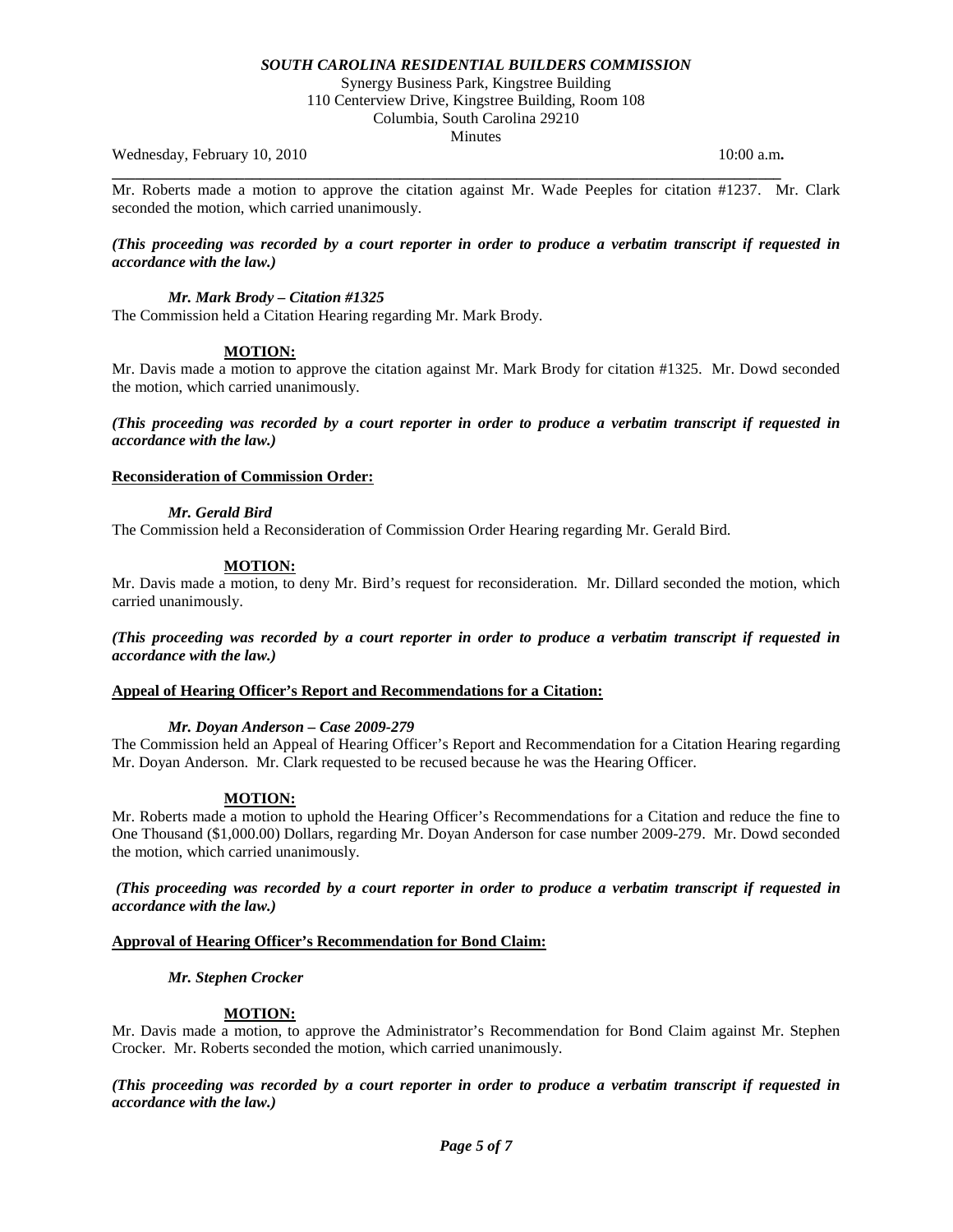Synergy Business Park, Kingstree Building 110 Centerview Drive, Kingstree Building, Room 108 Columbia, South Carolina 29210

**Minutes** 

**\_\_\_\_\_\_\_\_\_\_\_\_\_\_\_\_\_\_\_\_\_\_\_\_\_\_\_\_\_\_\_\_\_\_\_\_\_\_\_\_\_\_\_\_\_\_\_\_\_\_\_\_\_\_\_\_\_\_\_\_\_\_\_\_\_\_\_\_\_\_\_\_\_\_\_\_\_\_\_\_\_\_\_\_\_\_** 

Wednesday, February 10, 2010 10:00 a.m.

#### *Mr. Larry Durham*

#### **MOTION:**

Mr. Davis made a motion, to approve the Administrator's Recommendation for Bond Claim against Mr. Larry Durham. Mr. Roberts seconded the motion, which carried unanimously.

*(This proceeding was recorded by a court reporter in order to produce a verbatim transcript if requested in accordance with the law.)*

#### *Mr. Shannon Davidson*

#### **MOTION:**

Mr. Dowd made a motion, to approve the Administrator's Recommendation for Bond Claim against Mr. Davidson. Mr. Davis seconded the motion, which carried unanimously.

*(This proceeding was recorded by a court reporter in order to produce a verbatim transcript if requested in accordance with the law.)*

#### **License Reinstatement:**

*Mr. David E. Cleveland*

The Commission held a License Reinstatement Hearing regarding Mr. David E. Cleveland.

#### **MOTION:**

Mr. Clark made a motion, to reinstate Mr. Cleveland's Residential Electrical License. Mr. Davis seconded the motion, which carried unanimously.

### *(This proceeding was recorded by a court reporter in order to produce a verbatim transcript if requested in accordance with the law.)*

#### **Administrative Hearing:**

Jamie Saxon and Daniel Grigg, were the Hearing Advisors. Mrs. Suzann Hawkins represented the State.

## *Mr. Patrick Allen Parish – Case #2008-533*

The Commission held an Administrative Hearing regarding Mr. Patrick Allen Parish.

#### **MOTION:**

Mr. Dowd made a motion to uphold the Hearing Officer's Recommendations. Mr. Clark seconded the motion, which carried unanimously.

### *(This proceeding was recorded by a court reporter in order to produce a verbatim transcript if requested in accordance with the law.)*

#### *Mr. Rod Falin, Sr. – Case # 2008-667*

Jamie Saxon and Daniel Grigg, were the Hearing Advisors. Mrs. Suzann Hawkins represented the State.

The Commission held an Administrative Hearing regarding Mr. Rod Falin, Sr. Mr. Falin was not present.

#### **MOTION:**

Mr. Bailey made a motion to uphold the Hearing Officer's Recommendations. Mr. Dowd seconded the motion, which carried unanimously.